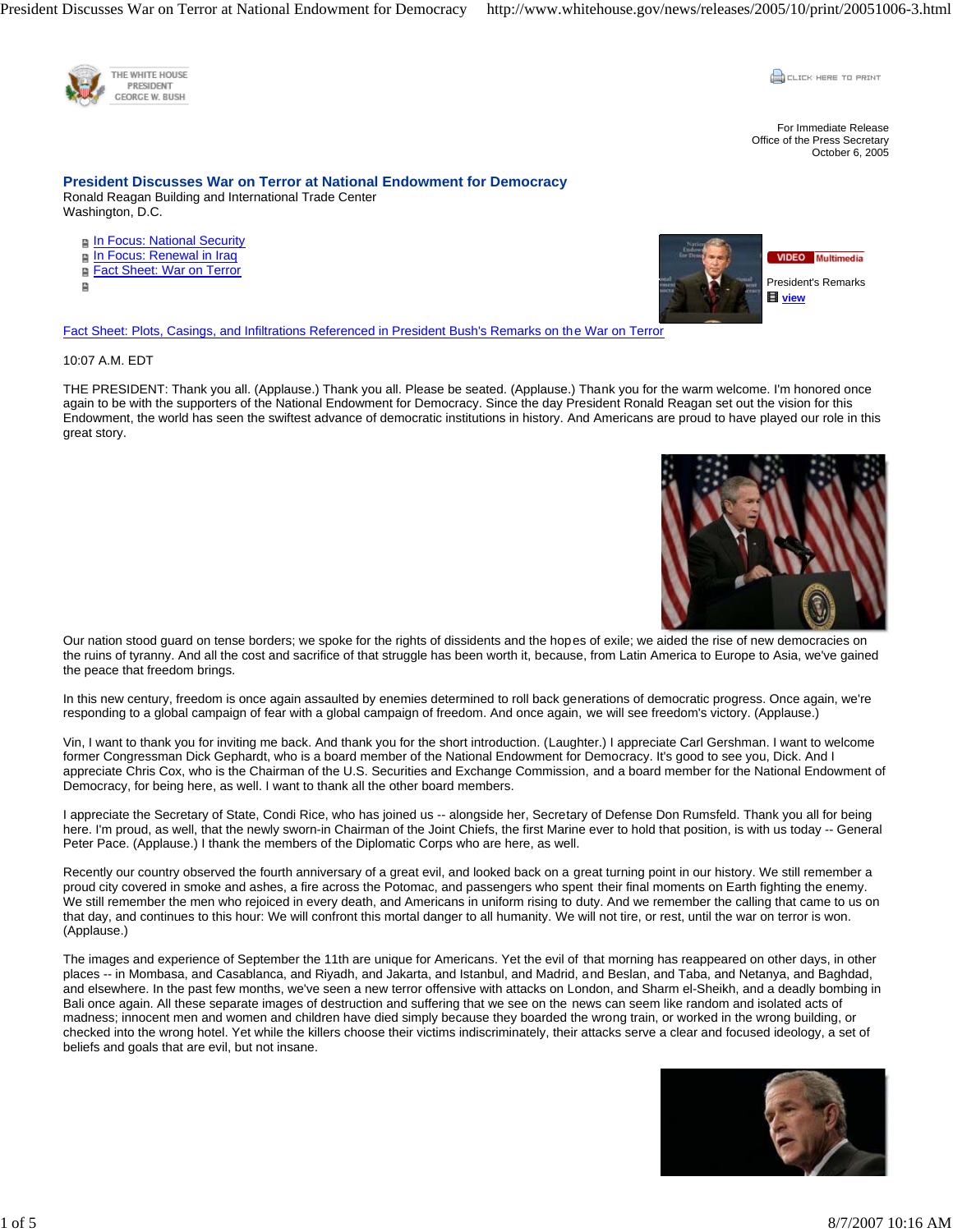

Some call this evil Islamic radicalism; others, militant Jihadism; still others, Islamo-fascism. Whatever it's called, this ideology is very different from the religion of Islam. This form of radicalism exploits Islam to serve a violent, political vision: the establishment, by terrorism and subversion and insurgency, of a totalitarian empire that denies all political and religious freedom. These extremists distort the idea of jihad into a call for terrorist murder against Christians and Jews and Hindus -- and also against Muslims from other traditions, who they regard as heretics.

Many militants are part of global, borderless terrorist organizations like al Qaeda, which spreads propaganda, and provides financing and technical assistance to local extremists, and conducts dramatic and brutal operations like September the 11th. Other militants are found in regional groups, often associated with al Qaeda -- paramilitary insurgencies and separatist movements in places like Somalia, and the Philippines, and Pakistan, and Chechnya, and Kashmir, and Algeria. Still others spring up in local cells, inspired by Islamic radicalism, but not centrally directed. Islamic radicalism is more like a loose network with many branches than an army under a single command. Yet these operatives, fighting on scattered battlefields, share a similar ideology and vision for our world.

We know the vision of the radicals because they've openly stated it -- in videos, and audiotapes, and letters, and declarations, and websites. First, these extremists want to end American and Western influence in the broader Middle East, because we stand for democracy and peace, and stand in the way of their ambitions. Al Qaeda's leader, Osama bin Laden, has called on Muslims to dedicate, quote, their "resources, sons and money to driving the infidels out of their lands." Their tactic to meet this goal has been consistent for a quarter-century: They hit us, and expect us to run. They want us to repeat the sad history of Beirut in 1983, and Mogadishu in 1993 -- only this time on a larger scale, with greater consequences.



Second, the militant network wants to use the vacuum created by an American retreat to gain control of a country, a base from which to launch attacks and conduct their war against non-radical Muslim governments. Over the past few decades, radicals have specifically targeted Egypt, and Saudi Arabia, and Pakistan, and Jordan for potential takeover. They achieved their goal, for a time, in Afghanistan. Now they've set their sights on Iraq. Bin Laden has stated: "The whole world is watching this war and the two adversaries. It's either victory and glory, or misery and humiliation." The terrorists regard Iraq as the central front in their war against humanity. And we must recognize Iraq as the central front in our war on terror.

Third, the militants believe that controlling one country will rally the Muslim masses, enabling them to overthrow all moderate governments in the region, and establish a radical Islamic empire that spans from Spain to Indonesia. With greater economic and military and political power, the terrorists would be able to advance their stated agenda: to develop weapons of mass destruction, to destroy Israel, to intimidate Europe, to assault the American people, and to blackmail our government into isolation.

Some might be tempted to dismiss these goals as fanatical or extreme. Well, they are fanatical and extreme -- and they should not be dismissed. Our enemy is utterly committed. As Zarqawi has vowed, "We will either achieve victory over the human race or we will pass to the eternal life." And the civilized world knows very well that other fanatics in history, from Hitler to Stalin to Pol Pot, consumed whole nations in war and genocide before leaving the stage of history. Evil men, obsessed with ambition and unburdened by conscience, must be taken very seriously -- and we must stop them before their crimes can multiply.

Defeating the militant network is difficult, because it thrives, like a parasite, on the suffering and frustration of others. The radicals exploit local conflicts to build a culture of victimization, in which someone else is always to blame and violence is always the solution. They exploit resentful and disillusioned young men and women, recruiting them through radical mosques as the pawns of terror. And they exploit modern technology to multiply their destructive power. Instead of attending faraway training camps, recruits can now access online training libraries to learn how to build a roadside bomb, or fire a rocket-propelled grenade -- and this further spreads the threat of violence, even within peaceful democratic societies.



The influence of Islamic radicalism is also magnified by helpers and enablers. They have been sheltered by authoritarian regimes, allies of convenience like Syria and Iran, that share the goal of hurting America and moderate Muslim governments, and use terrorist propaganda to blame their own failures on the West and America, and on the Jews. These radicals depend on front operations, such as corrupted charities, which direct money to terrorist activity. They're strengthened by those who aggressively fund the spread of radical, intolerant versions of Islam in unstable parts of the world. The militants are aided, as well, by elements of the Arab news media that incite hatred and anti-Semitism, that feed conspiracy theories and speak of a so-called American "war on Islam" -- with seldom a word about American action to protect Muslims in Afghanistan, and Bosnia, Somalia, Kosovo, Kuwait, and Iraq.

Some have also argued that extremism has been strengthened by the actions of our coalition in Iraq, claiming that our presence in that country has somehow caused or triggered the rage of radicals. I would remind them that we were not in Iraq on September the 11th, 2001 -- and al Qaeda attacked us anyway. The hatred of the radicals existed before Iraq was an issue, and it will exist after Iraq is no longer an excuse. The government of Russia did not support Operation Iraqi Freedom, and yet the militants killed more than 180 Russian schoolchildren in Beslan.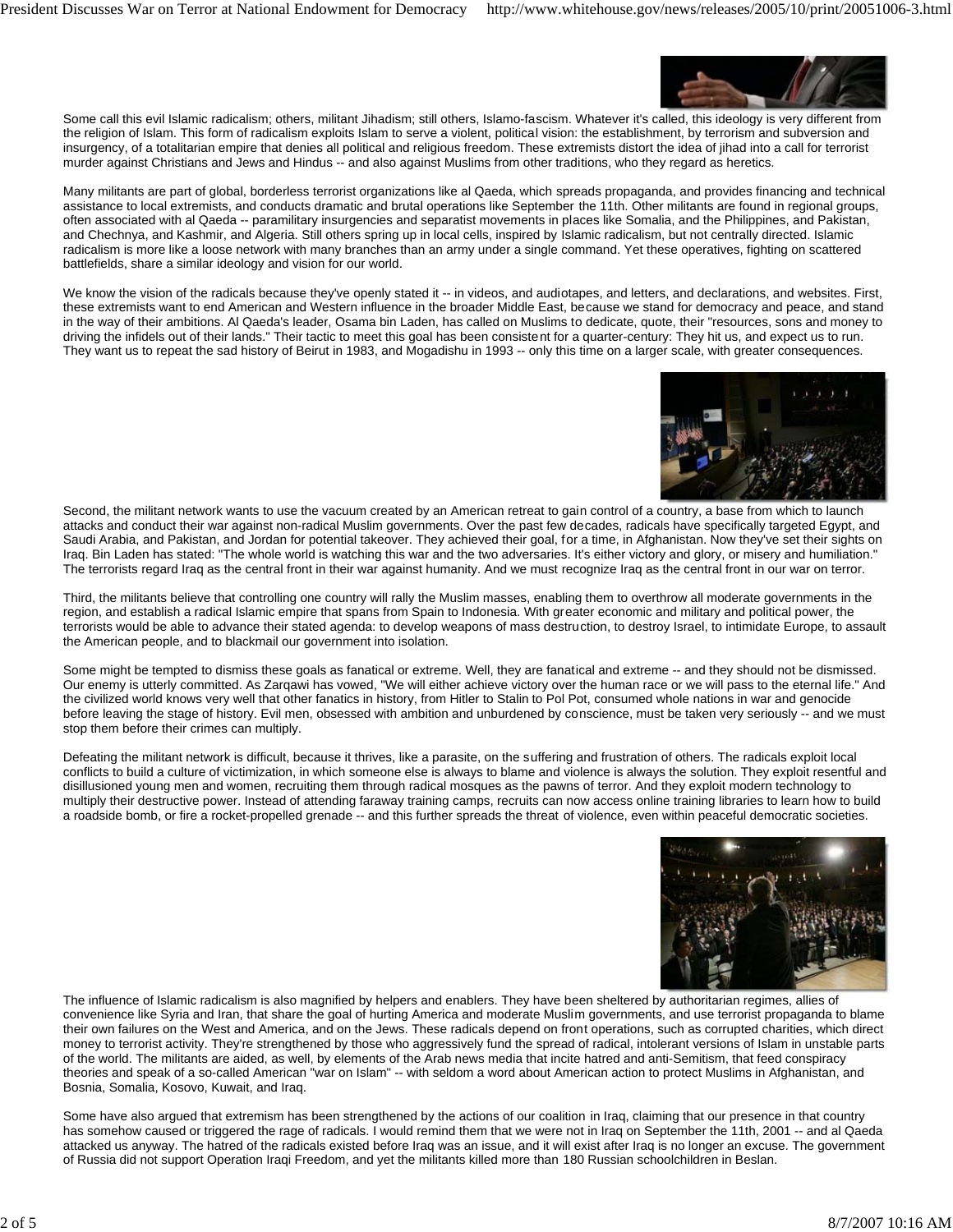Over the years these extremists have used a litany of excuses for violence -- the Israeli presence on the West Bank, or the U.S. military presence in Saudi Arabia, or the defeat of the Taliban, or the Crusades of a thousand years ago. In fact, we're not facing a set of grievances that can be soothed and addressed. We're facing a radical ideology with inalterable objectives: to enslave whole nations and intimidate the world. No act of ours invited the rage of the killers -- and no concession, bribe, or act of appeasement would change or limit their plans for murder.

On the contrary: They target nations whose behavior they believe they can change through violence. Against such an enemy, there is only one effective response: We will never back down, never give in, and never accept anything less than complete victory. (Applause.)

The murderous ideology of the Islamic radicals is the great challenge of our new century. Yet, in many ways, this fight resembles the struggle against communism in the last century. Like the ideology of communism, Islamic radicalism is elitist, led by a self-appointed vanguard that presumes to speak for the Muslim masses. Bin Laden says his own role is to tell Muslims, quote, "what is good for them and what is not." And what this man who grew up in wealth and privilege considers good for poor Muslims is that they become killers and suicide bombers. He assures them that his -- that this is the road to paradise -- though he never offers to go along for the ride.

Like the ideology of communism, our new enemy teaches that innocent individuals can be sacrificed to serve a political vision. And this explains their cold-blooded contempt for human life. We've seen it in the murders of Daniel Pearl, Nicholas Berg, and Margaret Hassan, and many others. In a courtroom in the Netherlands, the killer of Theo Van Gogh turned to the victim's grieving mother and said, "I do not feel your pain -- because I believe you are an infidel." And in spite of this veneer of religious rhetoric, most of the victims claimed by the militants are fellow Muslims.

When 25 Iraqi children are killed in a bombing, or Iraqi teachers are executed at their school, or hospital workers are killed caring for the wounded, this is murder, pure and simple -- the total rejection of justice and honor and morality and religion. These militants are not just the enemies of America, or the enemies of Iraq, they are the enemies of Islam and the enemies of humanity. (Applause.) We have seen this kind of shameless cruelty before, in the heartless zealotry that led to the gulags, and the Cultural Revolution, and the killing fields.

Like the ideology of communism, our new enemy pursues totalitarian aims. Its leaders pretend to be an aggrieved party, representing the powerless against imperial enemies. In truth they have endless ambitions of imperial domination, and they wish to make everyone powerless except themselves. Under their rule, they have banned books, and desecrated historical monuments, and brutalized women. They seek to end dissent in every form, and to control every aspect of life, and to rule the soul, itself. While promising a future of justice and holiness, the terrorists are preparing for a future of oppression and misery.

Like the ideology of communism, our new enemy is dismissive of free peoples, claiming that men and women who live in liberty are weak and decadent. Zarqawi has said that Americans are, quote, "the most cowardly of God's creatures." But let's be clear: It is cowardice that seeks to kill children and the elderly with car bombs, and cuts the throat of a bound captive, and targets worshipers leaving a mosque. It is courage that liberated more than 50 million people. It is courage that keeps an untiring vigil against the enemies of a rising democracy. And it is courage in the cause of freedom that once again will destroy the enemies of freedom. (Applause.)

And Islamic radicalism, like the ideology of communism, contains inherent contradictions that doom it to failure. By fearing freedom -- by distrusting human creativity, and punishing change, and limiting the contributions of half the population -- this ideology undermines the very qualities that make human progress possible, and human societies successful. The only thing modern about the militants' vision is the weapons they want to use against us. The rest of their grim vision is defined by a warped image of the past -- a declaration of war on the idea of progress, itself. And whatever lies ahead in the war against this ideology, the outcome is not in doubt: Those who despise freedom and progress have condemned themselves to isolation, decline, and collapse. Because free peoples believe in the future, free peoples will own the future. (Applause.)

We didn't ask for this global struggle, but we're answering history's call with confidence, and a comprehensive strategy. Defeating a broad and adaptive network requires patience, constant pressure, and strong partners in Europe, the Middle East, North Africa, Asia and beyond. Working with these partners, we're disrupting militant conspiracies, destroying their ability to make war, and working to give millions in a troubled region of the world a hopeful alternative to resentment and violence.

First, we're determined to prevent the attacks of terrorist networks before they occur. We're reorganizing our government to give this nation a broad and coordinated homeland defense. We're reforming our intelligence agencies for the incredibly difficult task of tracking enemy activity, based on information that often comes in small fragments from widely scattered sources, here and abroad. We're acting, along with the governments from many countries, to destroy the terrorist networks and incapacitate their leaders. Together, we've killed or captured nearly all of those directly responsible for the September the 11th attacks; as well as some of bin Laden's most senior deputies; al Qaeda managers and operatives in more than 24 countries; the mastermind of the USS Cole bombing, who was chief of al Qaeda operations in the Persian Gulf; the mastermind of the Jakarta and the first Bali bombings; a senior Zarqawi terrorist planner, who was planning attacks in Turkey; and many of al Qaeda's senior leaders in Saudi Arabia.

Overall, the United States and our partners have disrupted at least ten serious al Qaeda t errorist plots since September the 11th, including three al Qaeda plots to attack inside the United States. We've stopped at least five more al Qaeda efforts to case targets in the United States, or infiltrate operatives into our country. Because of this steady progress, the enemy is wounded -- but the enemy is still capable of global operations. Our commitment is clear: We will not relent until the organized international terror networks are exposed and broken, and their leaders held to account for their acts of murder.

Second, we're determined to deny weapons of mass destruction to outlaw regimes, and to their terrorist allies who would use them without hesitation. The United States, working with Great Britain, Pakistan, and other nations, has exposed and disrupted a major black-market operation in nuclear technology led by A.Q. Khan. Libya has abandoned its chemical and nuclear weapons programs, as well as long-range ballistic missiles. And in the last year, America and our partners in the Proliferation Security Initiative have stopped more than a dozen shipments of suspected weapons technology, including equipment for Iran's ballistic missile program.

This progress has reduced the danger to free nations, but has not removed it. Evil men who want to use horrendous weapons against us are working in deadly earnest to gain them. And we're working urgently to keep weapons of mass destruction out of their hands.

Third, we're determined to deny radical groups the support and sanctuary of outlaw regimes. State sponsors like Syria and Iran have a long history of collaboration with terrorists, and they deserve no patience from the victims of terror. The United States makes no distinction between those who commit acts of terror and those who support and harbor them, because they're equally as guilty of murder. (Applause.) Any government that chooses to be an ally of terror has also chosen to be an enemy of civilization. And the civilized world must hold those regimes to account.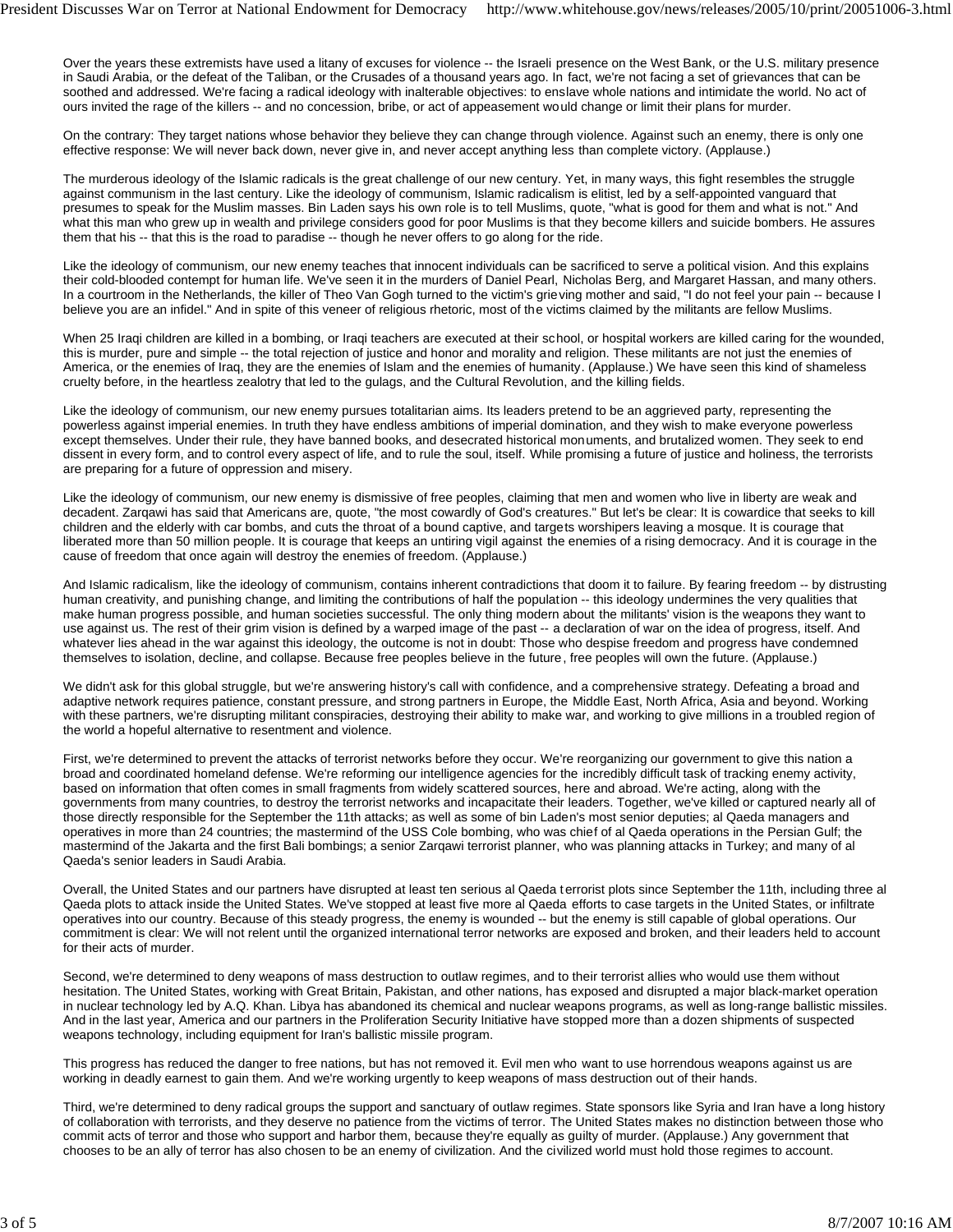Fourth, we're determined to deny the militants control of any nation, which they would use as a home base and a launching pad for terror. For this reason, we're fighting beside our Afghan partners against remnants of the Taliban and their al Qaeda allies. For this reason, we're working with President Musharraf to oppose and isolate the militants in Pakistan. And for this reason, we're fighting the regime remnants and terrorists in Iraq. The terrorist goal is to overthrow a rising democracy, claim a strategic country as a haven for terror, destabilize the Middle East, and strike America and other free nations with ever-increasing violence. Our goal is to defeat the terrorists and their allies at the heart of their power -- and so we will defeat the enemy in Iraq.

Our coalition, along with our Iraqi allies, is moving forward with a comprehensive, specific military plan. Area by area, city by city, we're conducting offensive operations to clear out enemy forces, and leaving behind Iraqi units to prevent the enemy from returning. Within these areas, we're working for tangible improvements in the lives of Iraqi citizens. And we're aiding the rise of an elected government that unites the Iraqi people against extremism and violence. This work involves great risk for Iraqis, and for Americans and coalition forces. Wars are not won without sacrifice -- and this war will require more sacrifice, more time, and more resolve.

The terrorists are as brutal an enemy as we've ever faced. They're unconstrained by any notion of our common humanity, or by the rules of warfare. No one should underestimate the difficulties ahead, nor should they overlook the advantages we bring to this fight.

Some observers look at the job ahead and adopt a self-defeating pessimism. It is not justified. With every random bombing and with every funeral of a child, it becomes more clear that the extremists are not patriots, or resistance fighters -- they are murderers at war with the Iraqi people, themselves.

In contrast, the elected leaders of Iraq are proving to be strong and steadfast. By any standard or precedent of history, Iraq has made incredible political progress -- from tyranny, to liberation, to national elections, to the writing of a constitution, in the space of two-and-a-half years. With our help, the Iraqi military is gaining new capabilities and new confidence with every passing month. At the time of our Fallujah operations 11 months ago, there were only a few Iraqi army battalions in combat. Today there are more than 80 Iraqi army battalions fighting the insurgency alongside our forces. Progress isn't easy, but it is steady. And no fair-minded person should ignore, deny, or dismiss the achievements of the Iraqi people.

Some observers question the durability of democracy in Iraq. They underestimate the power and appeal of freedom. We've heard it suggested that Iraq's democracy must be on shaky ground because Iraqis are arguing with each other. But that's the essence of democracy: making your case, debating with those who you disagree -- who disagree, building consensus by persuasion, and answering to the will of the people. We've heard it said that the Shia, Sunnis and Kurds of Iraq are too divided to form a lasting democracy. In fact, democratic federalism is the best hope for unifying a diverse population, because a federal constitutional system respects the rights and religious traditions of all citizens, while giving all minorities, including the Sunnis, a stake and a voice in the future of their country. It is true that the seeds of freedom have only recently been planted in Iraq -but democracy, when it grows, is not a fragile flower; it is a healthy, sturdy tree. (Applause.)

As Americans, we believe that people everywhere -- everywhere -- prefer freedom to slavery, and that liberty, once chosen, improves the lives of all. And so we're confident, as our coalition and the Iraqi people each do their part, Iraqi democracy will succeed.

Some observers also claim that America would be better off by cutting our losses and leaving Iraq now. This is a dangerous illusion, refuted with a simple question: Would the United States and other free nations be more safe, or less safe, with Zarqawi and bin Laden in control of Iraq, its people, and its resources? Having removed a dictator who hated free peoples, we will not stand by as a new set of killers, dedicated to the destruction of our own country, seizes control of Iraq by violence.

There's always a temptation, in the middle of a long struggle, to seek the quiet life, to escape the duties and problems of the world, and to hope the enemy grows weary of fanaticism and tired of murder. This would be a pleasant world, but it's not the world we live in. The enemy is never tired, never sated, never content with yesterday's brutality. This enemy considers every retreat of the civilized world as an invitation to greater violence. In Iraq, there is no peace without victory. We will keep our nerve and we will win that victory. (Applause.)

The fifth element of our strategy in the war on terror is to deny the militants future recruits by replacing hatred and resentment with democracy and hope across the broader Middle East. This is a difficult and long-term project, yet there's no alternative to it. Our future and the future of that region are linked. If the broader Middle East is left to grow in bitterness, if countries remain in misery, while radicals stir the resentments of millions, then that part of the world will be a source of endless conflict and mounting danger, and for our generation and the next. If the peoples of that region are permitted to choose their own destiny, and advance by their own energy and by their participation as free men and women, then the extremists will be marginalized, and the flow of violent radicalism to the rest of the world will slow, and eventually end. By standing for the hope and freedom of others, we make our own freedom more secure.

America is making this stand in practical ways. We're encouraging our friends in the Middle East, including Egypt and Saudi Arabia, to take the path of reform, to strengthen their own societies in the fight against terror by respecting the rights and choices of their own people. We're standing with dissidents and exiles against oppressive regimes, because we know that the dissidents of today will be the democratic leaders of tomorrow. We're making our case through public diplomacy, stating clearly and confidently our belief in self-determination, and the rule of law, and religious freedom, and equal rights for women, beliefs that are right and true in every land, and in every culture. (Applause.)

As we do our part to confront radicalism, we know that the most vital work will be done within the Islamic world, itself. And this work has begun. Many Muslim scholars have already publicly condemned terrorism, often citing Chapter 5, Verse 32 of the Koran, which states that killing an innocent human being is like killing all humanity, and saving the life of one person is like saving all of humanity. After the attacks in London on July the 7th, an imam in the United Arab Emirates declared, "Whoever does such a thing is not a Muslim, nor a religious person." The time has come for all responsible Islamic leaders to join in denouncing an ideology that exploits Islam for political ends, and defiles a noble faith.

Many people of the Muslim faith are proving their commitment at great personal risk. Everywhere we have engaged the fight against extremism, Muslim allies have stood up and joined the fight, becoming partners in a vital cause. Afghan troops are in combat against Taliban remnants. Iraqi soldiers are sacrificing to defeat al Qaeda in their own country. These brave citizens know the stakes -- the survival of their own liberty, the future of their own region, the justice and humanity of their own tradition -- and that United States of America is proud to stand beside them. (Applause.)

With the rise of a deadly enemy and the unfolding of a global ideological struggle, our time in history will be remembered for new challenges and unprecedented dangers. And yet the fight we have joined is also the current expression of an ancient struggle, between those who put their faith in dictators, and those who put their faith in the people. Throughout history, tyrants and would-be tyrants have always claimed that murder is justified to serve their grand vision -- and they end up alienating decent people across the globe. Tyrants and would-be tyrants have always claimed that regimented societies are strong and pure -- until those societies collapse in corruption and decay. Tyrants and would-be tyrants have always